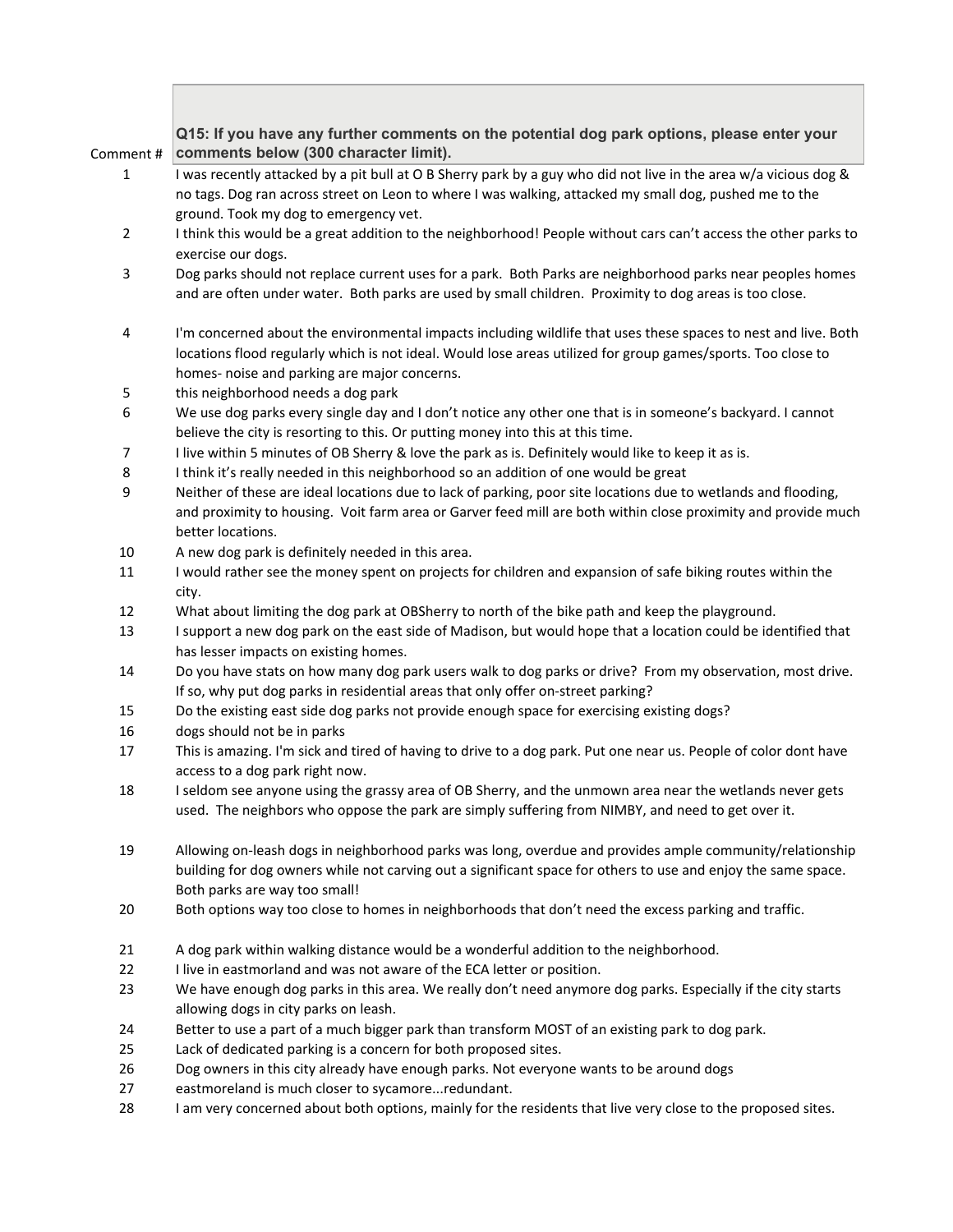- 29 The city is not addressing the parking issue. I live near East Moreland park and use it with my kids often. This is a bad idea, the traffic and noise will ruin our neighborhood
- 30 a different park entrance would probably address valid neighbor concerns about traffic and parking issues. It would be ideal if the Eastmoreland option had the entrance on the Woodmans side.
- 31 why would you add another dog park. people can drive to any dog park they want. city parks are for people. NOT dogs
- 32 While not a dog owner, I am a dog lover, but both of these sites are terrible choices for an off leash park. We are a dense area with lots of families and it is absurd and dangerous to stick a dog park literally in our backyards.
- 33 voit park developmeny
- 34 I live on Schenk St and strongly oppose the park at Eastmorland. There isn't sufficient parking or access for a lot of cars. This park abuts many properties. Not all have fences. Dogs could get into yards.
- 35 We have so much dog infrastructure. And now dogs allowed in most parks. Dogs impact all users. What about some mountain bike trails on the east side?
- 36 What is so hard about a leash. There are more kids in the east side ‐ how about a pool?
- 37 Why have another dog park when most people don't have their dog's on a leash now
- 38 I rarely see people using the grassy area at O.B. Sherry park across from the play equipment. When I do see people there, they have their dog off leash in that area. I feel like it might as well be fenced in to permit dogs to be off leash.
- 39 We need a dog park in the Marquette neighborhood. LOTS of dogs. NO park within walking distance
- 40 Dog parks should only be purchased with dig license fee
- 41 Maybe a private business should buy some land and dog owners can pay a membership fee.
- 42 I strongly oppose using OB Sherry for a dog park. It is too close to the residential area. Plus it takes away green space for kids. Dog owners can walk a bit further.
- 43 As a resident very near the Eastmorland park, I am so eager for this dog park! It will be a much needed resource for our neighborhood.
- 44 Yaharah Park would be a great option as well!
- 45 We do not need anymore dog parks. There are already plenty of dog parks.
- 46 Both of these locations lack parking, have existing uses that would be harmed by the inclusion of a dog park (commuting bike paths, playground spaces), and have environmental runoff concerns from waste, in addition to being very close in proximity to homes.
- 47 With more than 8 dog parks in a 77 mile radius I feel we do not need another one. Especially on sites of empheral wetlands.
- 48 Parks should be for people, not dogs. Dogs are already allowed on leash at nearly all city parks, there's no reason to turn another into a dog only park. I have a cat as well ‐ should we be subsidizing a new off leash cat park?
- 49 I use the dog parks, and do not find them that crowded!
- 50 Putting a dog Park essentially in the back yards of my neighbors is unacceptable
- 51 Thanks for trying to find a place forva dog park in our neighborhood.
- 52 I love the idea of a dog park in this area. Thank you for putting this together. Also, questions #10 & #12 are confusing. Are "concerns" negatives or things I considered in my decision? I answered about my considerations.
- 53 Tenny Park may have the highest dog walking traffic in the city and an off leash area would be a great compliment to these dog walkers.
- 54 I do believe the city should provide dedicated dog places, as I indicated in question 4,but not at the expense of existing city park space, especially from such small spaces as O.B. Sherry.
- 55 The majority of residents are not represented in the letter from the ECA. There are no dog parks proximate to our neighborhood and we have many dog owners who would benefit from this community asset in either underutilized park.
- 56 Too much dog poop! When it rains, the runoff is vile.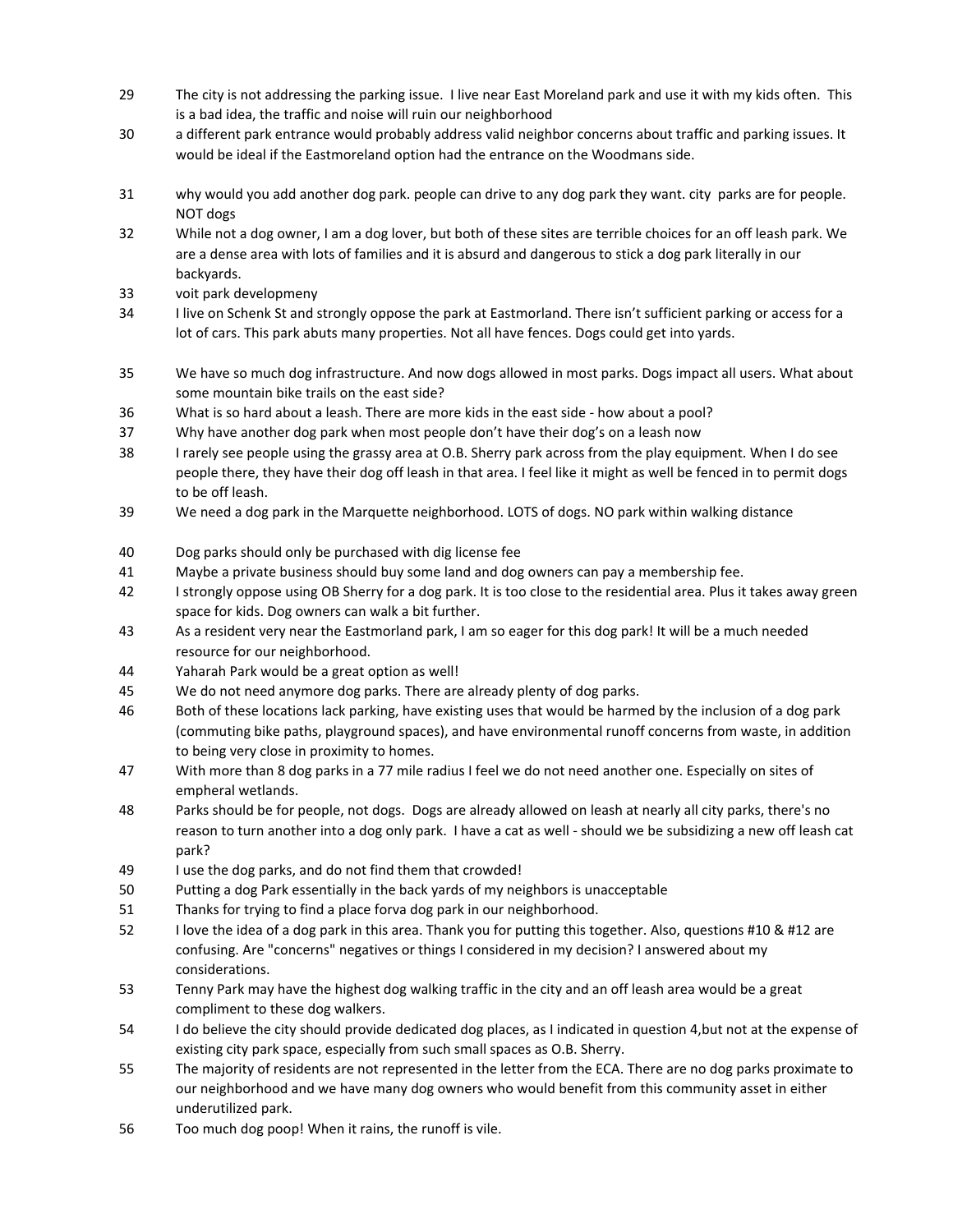- 57 Fears associated with dog parks are always the same but never realized
- 58 I'm strongly opposed to OB Sherry Park. Starkweather Creek shouldn't bear the extra burden of more dog urine and feces each time it rains. The creek's a fixture of life in this neighborhood, providing access to nature, relaxation, exercise, & Lake Monona. Don't mistreat it more than we already have.
- 59 The dog park at OB Sherry park is just not ideal! The traffic alone is a huge problem and would only get worse!
- 60 Olbrich park is huge. The other parks are small. If we are going to have a dog park use a park that's big; don't take space from an already small park.
- 61 Both these sites are already used as off-leash dog parks. Making at least one of these options a legal off-leash dog park is just being realistic, and acknowledges the reality of what citizens need from our parks.
- 62 Homes behind Eastmorland have hill in back yards so Park used for sports and children playing
- 63 Sycamore dog park is never crowded. Another dog park is not needed. You have provided no commentary on the increase for street noise and parking which residents will have to put up with. This is a very bad idea choose an area that can provide parking without disrupting a neighborhood. .
- 64 Not at this time.
- 65 Starkweather creek needs water quality improvements, and I'm a volunteer working on those. A dog park nearby would be a major setback.
- 66 The proposed parks are just too small. A 2 acre dog area would overwhelm the other characteristics and uses of the park
- 67 Madison has a high number of dog parks, converting small neighborhood parks to accommodate dog parks is taking away quiet green space that is so valuable to our neighbors. In the case of Sherry Park, the unique environment provided by Starkweather creek supports much wildlife that would be effected.
- 68 Most people have to drive to a dog park, so having one walking distance would be wonderful. I do think that people would appreciate having a dog park in the neighborhood. This may be one of those situations where people (ECA) are avoiding changes that could benefit their neighbors.
- 69 All the objections have been voiced many times I would add when I was walking my dog down Leon St today how sad it will be not to see our yearly pair of Sand Hill cranes enjoying the park. They were grazing this morning and relaxing in the shade this afternoon ten feet from the sidewalk.
- 70 Seems people have been fine with the current dog park options. The city allowing dogs in parks has already changed things enough and provides options for people to walk their dogs. No need for dog parks of this scale in residential neighborhoods. thank you
- 71 The ECA has taken the pulse of its members and we strongly disapprove of the proposed Eastmorland dog park.
- 72 This disruption will be unbearable for all of the reasons listed and more. Parking is already a problem. My dog will go insane. I work at home now. It doesn't belong in the middle of our neighborhood.
- 73 The Eastmorland site is a horrible idea. Think of all the people whose backyards abut the proposed dog park Their dogs will go wild. Plus, there is no parking there and it is like a dead end. Very bad idea.
- 74 Don't destroy these two beautiful existing neighborhood dog parks. See #14 for better locations.
- 75 I love dogs. We don't need to dedicate more precious greenspace to fenced‐in uses. Neither park is big enough for a decent dog park anyway. Maybe a large company could donate space for a nice sized dog park? Amazon has a little money, right? :)
- 76 I do feel that the Warner Dog Park is great and I'd probably continue to go there, even if this one was closer.
- 77 So many home owners with dogs in this area. The need for more off leash locations is obvious.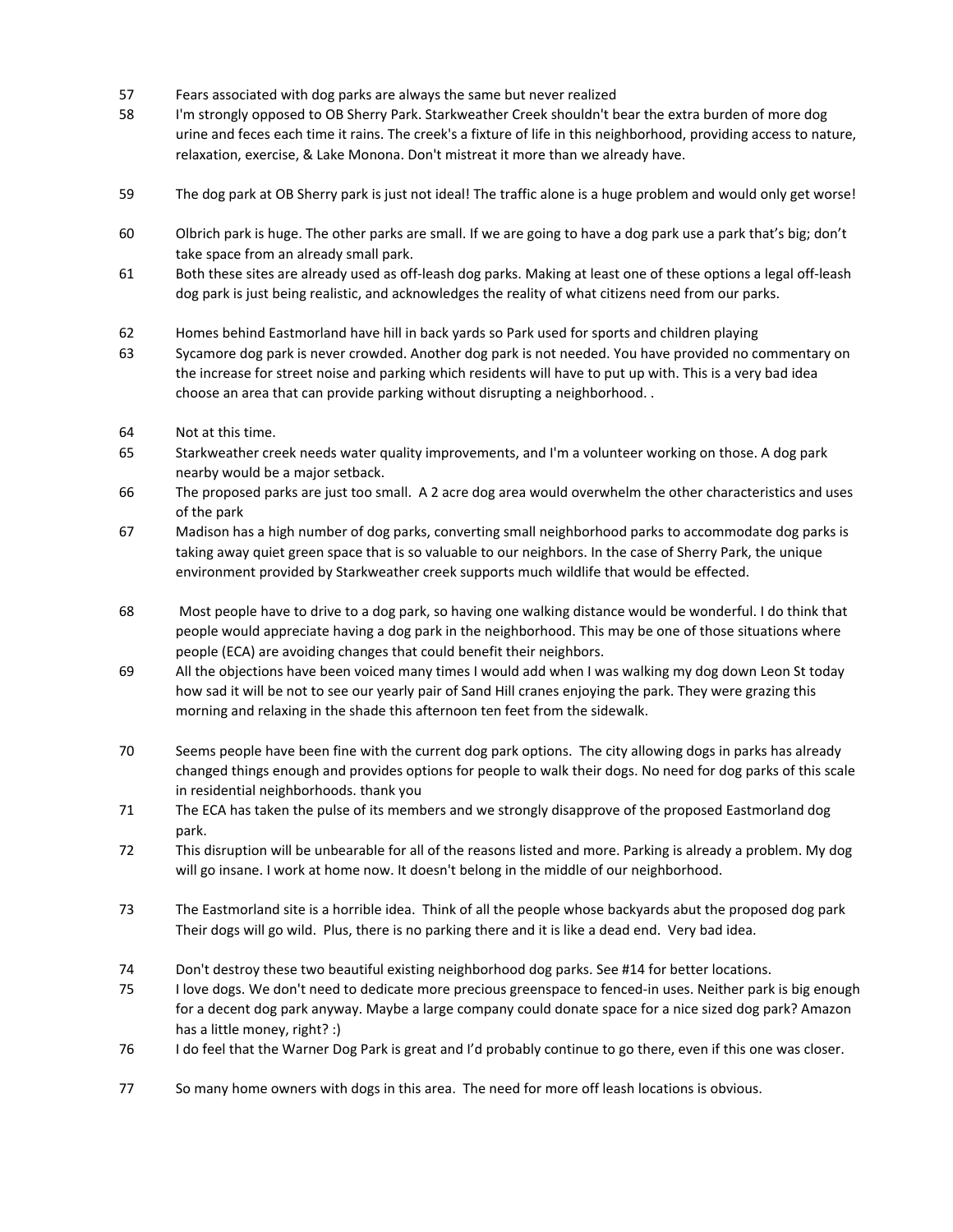- 78 I continue to have concerns about the ECA board's belief that it can speak on behalf of the entire neighborhood. Several of their points in opposition were "a stretch," at best. Why didn't they survey residents instead of presuming to speak for the whole?
- 79 With the location of the proposed entrance to the Eastmorland dog park its an open invitation for dog park users to cut between the houses on Dawes St (a lot of backyards are not fenced) as a short cut to the entrance of the dog park
- 80 It sounds like most of the opposition is based on the construction of the park. If there is parking and the park is created to decrease flooding and mud it will be less of an impact on the neighborhood.
- 81 Eastmorland area would need a vegetative barrier on the dawes st side not just the Woodman's side. Even with a setback, that location is practically open to backyards on that block of Dawes.
- 82 I believe the dog park would be to close to homes.
- 83 The East Moreland location does not have adequate parking. There are two deadend streets. I have witnessed uturns, backing up problems and driving onto others property to exit already.
- 84 Cons: Environmental/wildlife impact, pedestrian/bike safety, parking issues, quality of life for current residents, increased traffic, noise and odors, potential for flooding making it unusable in the spring much like McCormick green space.
- 85 Most dog parks are located outside of residential areas and have a parking lot for dog owners
- 86 We do not want an off-lease dog park in our back yard. There are already way too many dogs barking and causing a disturbance. More dogs running around off‐leash will cause a HUGE problem and the people that live in our neighborhood will be the ones that suffer with the outcome.
- 87 A dog park does not have the same characteristics as a regular park. There are dirt paths usually having some woodchips, that are impacted by heavy rains. The grass areas are also changed by the dog use. Home values will be impacted negativity as well by the very close proximity of the dog parks.
- 88 I am totally against a dog park in Eastmorland. I was attacked by an off leash dog in my childhood and cannot stand the noise, smell and constant barking.
- 89 Dog parks should not be in peoples backyards! I own four dogs. If there is a dog park in my backyard my dogs and neighbors dogs will not stop barking. No one wants to hear dogs barking all day because of a day park.
- 90 Dog Parks should be where they do not abut residential homes as per the current city policy for designating dog parks. A dog park should be surrounded by natural areas.
- 91 Our family actively uses OB Sherry and appreciates the abundant wildlife. We fly kites, play informal games and more in the large field precisely where this off‐leash area has been proposed. This park would be disruptive to the much‐needed open space families and neighbors enjoy.
- 92 O.B. Sherry has a ton of wild life including cranes, Red tail hawks ect. Also, it gets so saturated with water in the area being proposed. Also, the field is used for soccer, kickball, kite flying
- 93 Increase in population density and decrease in available useable existing park space is unacceptable. With more people we need more visiual open space and useable existing open space
- 94 As someone that has been attacked by a dog in the past, this makes the parks inaccessible.
- 95 I think dog parks should be located much farther from residential homes than eith of these options.
- 96 Removing green space from our limited parks, especially in an area with so much wildlife, is unnecessary and disruptive when Sycamore is so close. Folks with non‐social dogs like me would need to move as this plan abuts our property directly.
- 97 We don't need one. They look gross and ugly and ruin the whole park. I walk that route everyday and I would never go back if there was a dog park there.
- 98 That the ECA is opposed to both options comes as no surprise. they are opposed to any reasonable proposed changes. They complain about dogs in the neighborhoods in every newsletter yet oppose dog parks that would lessen the presence of dogs in the neighborhoods.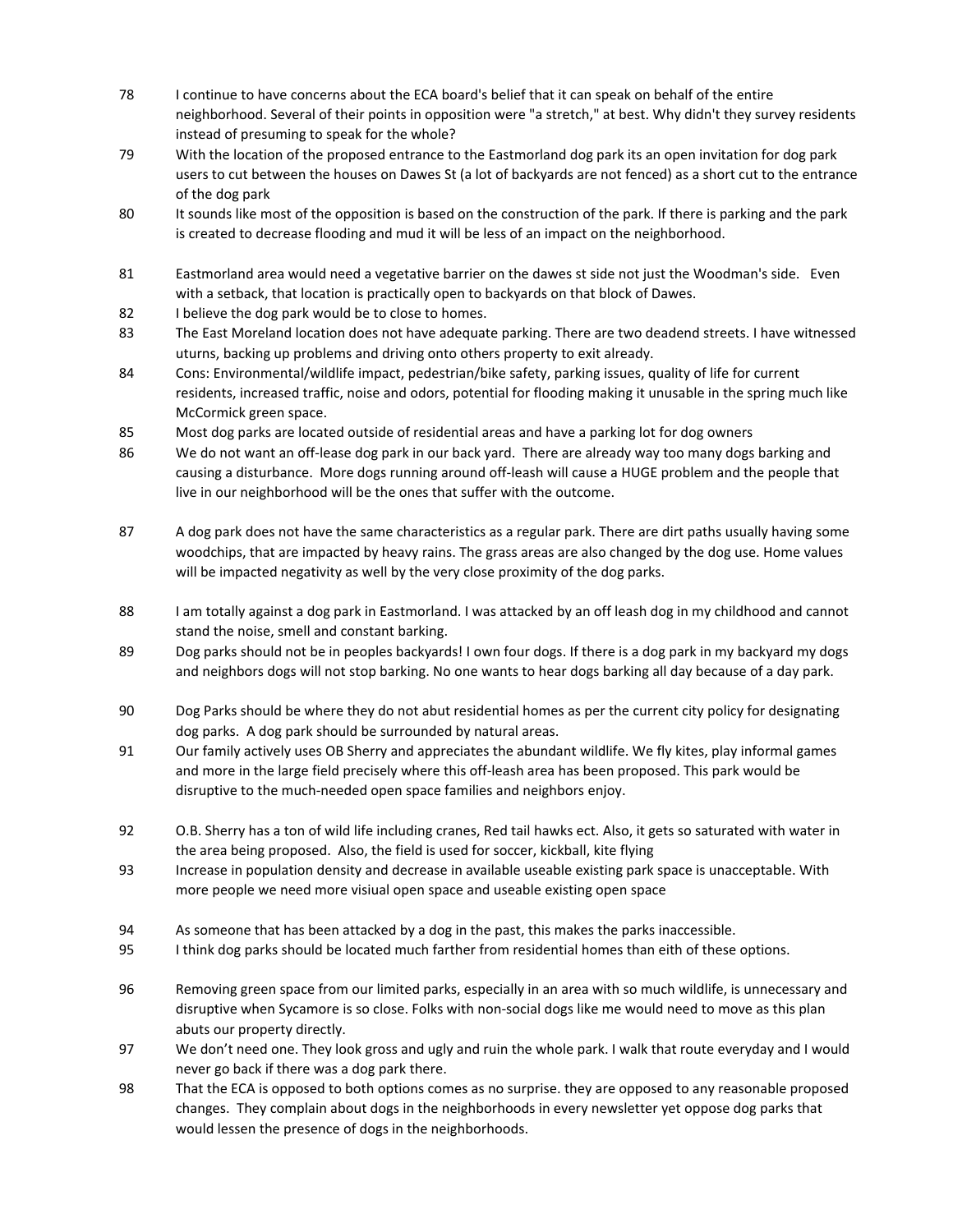- 99 My main concern is that locals who have unlicensed/unvaccinated/untrained dogs will get the urge to try out the dog park when it appears so close to home, and this will cause problems (hopefully temporary).
- 100 Dog Parks should not exist. People should have a backyard that they use for that purpose.
- 101 I think a dog park with its own parking lot is preferable. I know this redevelopment is many years away but it may be worth waiting.
- 102 I have seen the sorry state of dog parks in other areas of the city when visiting with friend who have pets. Ob Sherry in particular is heavily used by young children and a dog park would destroy that. I believe families would abandon the existing playground and field area.
- 103 Please try and build a dog park! The concerns people are bringing up are not concerns. The dog parks I have visited in Madison are always clean, poop is picked up, it is not loud, and parking is never an issue.
- 104 I run in Eastmorland multiple times per week, no one uses the proposed area. Adding natural plants is great. Based on other dog parks, I don't think there will be as much noise as the community worries about. Almost all owners pick up after their pet's mess, too. So not a concern.
- 105 You should have an extensive email I wrote, but other factors include deteriorated mental health and wellbeing of nearby residents and their pets, property values and resellability, loss of wildlife habitat, costs of continued drainage engineering
- 106 I live on Harding Street and I personally think a dog park in this neighborhood would be amazing and would improve our neighborhood greatly. I do not agree with the majority of the oppositions points on why they don't think it's a good idea.
- 107 Dog and human safety was not addressed in this survey. We need to address unsafe behaviors and the risk for dog fights and behavior issues in the parks that do exist before adding more parks.
- 108 People already use OB Sherry as an off‐leash park for dogs/ put up a fence with some infrastructure and contain this activity safely.
- 109 i think a dog park would be great! i wouldn't be concerned about people not picking up dog poop, as a frequent dog park user most people pick up their poop
- 110 I do think the dog park areas should be located as far from neighborhood homes as is feasible
- 111 Please put at least 1!
- 112 Please consider putting a dog park where there can be a dog watering station. If there was running water, less people would bring their own disposable water bottles.
- 113 I think this would be a great addition to our neighborhood.
- 114 I would welcome either of these locations, but prefer the OB Sherry location. There isn't really a great dog park on the near east side so this would be a great addition.
- 115 We visit many Dog Parks and there is none that is so close to residential housing. The Eastmorland location would be right at our back yard. We have a dog and she would never be able to enjoy her own back yard.
- 116 I live in the Eastmorland neighborhood. I had no idea a letter was being drafted in opposition to a potential dog park and I disagree with the sentiment expressed in the letters.
- 117 Living close the the East Morland park walking there makes sense. There is not enough parking for traffic to be of any impact in the neighborhood as people who drive to go to a dog park will most likely end up driving to one that does allow and has available parking
- 118 I don't believe there will be much traffic, as an owner of I have to drive I would go to a larger park. Plus more traffic to Eastmorland would help with crime on a dead end.
- 119 The wetlands at OBSherry are home to wildlife. There are nesting cranes as well as many other species that would be adversely affected. The runoff could affect Starkweather creek. I walk there several times a week and the noise and disruption would be a detriment to the neighborhood
- 120 A near eastside dog park would take pressue off of Warner dog park and Sycamore dog park, both of which are overcrowded. It would also reduce dog traffic in city parks that are not off‐leash areas.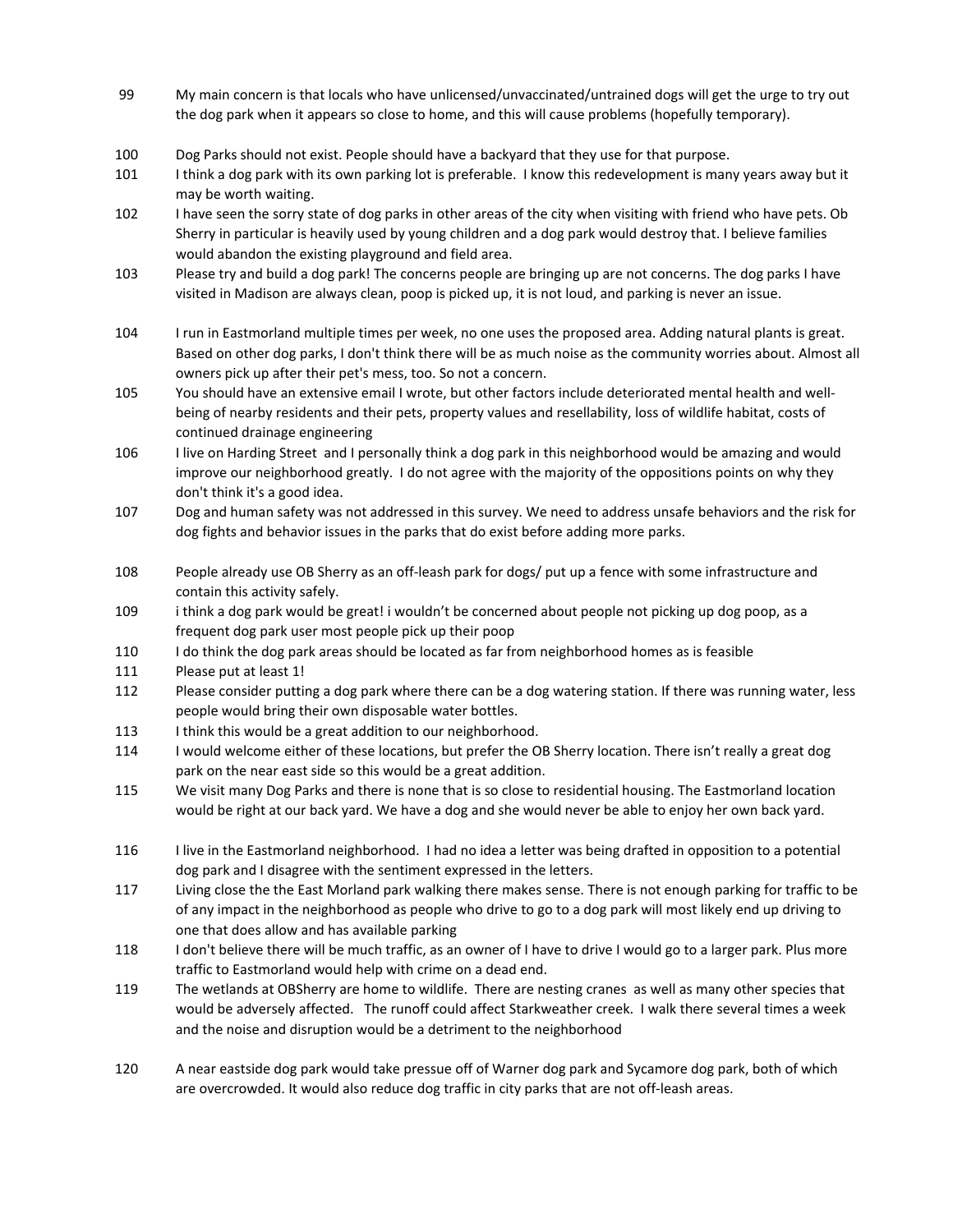- 121 The proposed locations are poor choices on two counts: they're essentially wetlands and are very close to homes. Starkweather Park is much better suited, being nearby but without water-retention issues and away from residences.
- 122 I wasn't sure how to answer the question re: concern about walking distance to my house I'm very excited by the proximity of OB Sherry park to my house and welcome the project.
- 123 I enjoy walking my dog through Sherry Park. He is leash-reactive and would be very triggered by dogs running around unleashed.
- 124 Considering Eastmorland has the highest number of dog owners in the city it's about time we get an off leash park(s) in our own neighborhood. Also dog parks are quieter then the traffic on Milwaukee street so people close by should not have to worry about noise.
- 125 I would love to see more off leash dogs parks in the area. We go to various ones in the area quite often.
- 126 The ECA is run by a neighborhood clique. They do not truly represent the neighborhood anymore. The neighborhood is changing.
- 127 Should not have dog parks in residential areas.
- 128 I really hate that so many of us have to drive to get to off leash dog parks and strongly support the creation of more neighborhood based off leash areas areas
- 129 I will go there if parking is available.
- 130 Neither location is great but Eastmorland is a terrible idea.
- 131 I'd be so excited to haVery a dog park to walk to if the OB Sherry park is chosen to have a dog park!
- 132 There is a large area adjacent to the marsh where the ground is often very soft and any dogs running around would destroy the grassy area.
- 133 Just please note that the letters of opposition from the community association only reflect the loud concerns of a very small few. I believe based on my discussions with neighbors that most are supportive
- 134 This is a horrible idea and thrown together with no neighborhood input. This will negatively affect those who love directly next to the park.
- 135 I would love to have a unleashed dog park in walking distance! I am disappointed that ECA opposes it. We have many dog park owners in our neighborhood and will encourage them to fill out this survey.
- 136 We need more off-leash parks
- 137 It is important to have local easy access, walking distance dog parks for our dogs. This will prevent use of Schenk school property & other areas that people let their dogs run. I believe the concerns about noise, not picking up dog waste & the park unable to have other uses are exagerated
- 138 Both of these locations are in very residential areas and will be disruptive at many different levels: noise, traffic, environmental, wildlife, current park usage.
- 139 I have been to many, but not all, Madison dog parks. I can't recall any that are in a residential area, with backyards adjacent. Most are very far back from housing and residential streets.
- 140 I'm very annoyed by the r of dog owners who do not pick up after there dogs. Please cite more people more often. Perform spot checks to see if dog walkers have poop bags on hand and cite them if not. Too many off‐ leashers in the city, too.
- 141 I wouldn't mind it at Olbrich since that's a bigger park, it there's not a lot of places to park to accommodate people coming to the dog park. I'd prefer there be a fence too, to keep the dogs and owners separate from other park goers.
- 142 Thank you for creating options, it would be nice to have a dog park in the area.
- 143 I don't think the ECA represents the what the community actually wants. They were against the biergarten which has been an amazing gathering spot for our community.
- 144 Olbrich Park has a ton of open space, fencing off a small portion for use as a dog park seems reasonable. It's further from residential areas and would alleviate those concerns. Doesn't have to be swim‐accessible.
- 145 The ECA is a self-selected group of about 8 people who have been meeting in the same room for 30 years. They oppose EVERYTHING.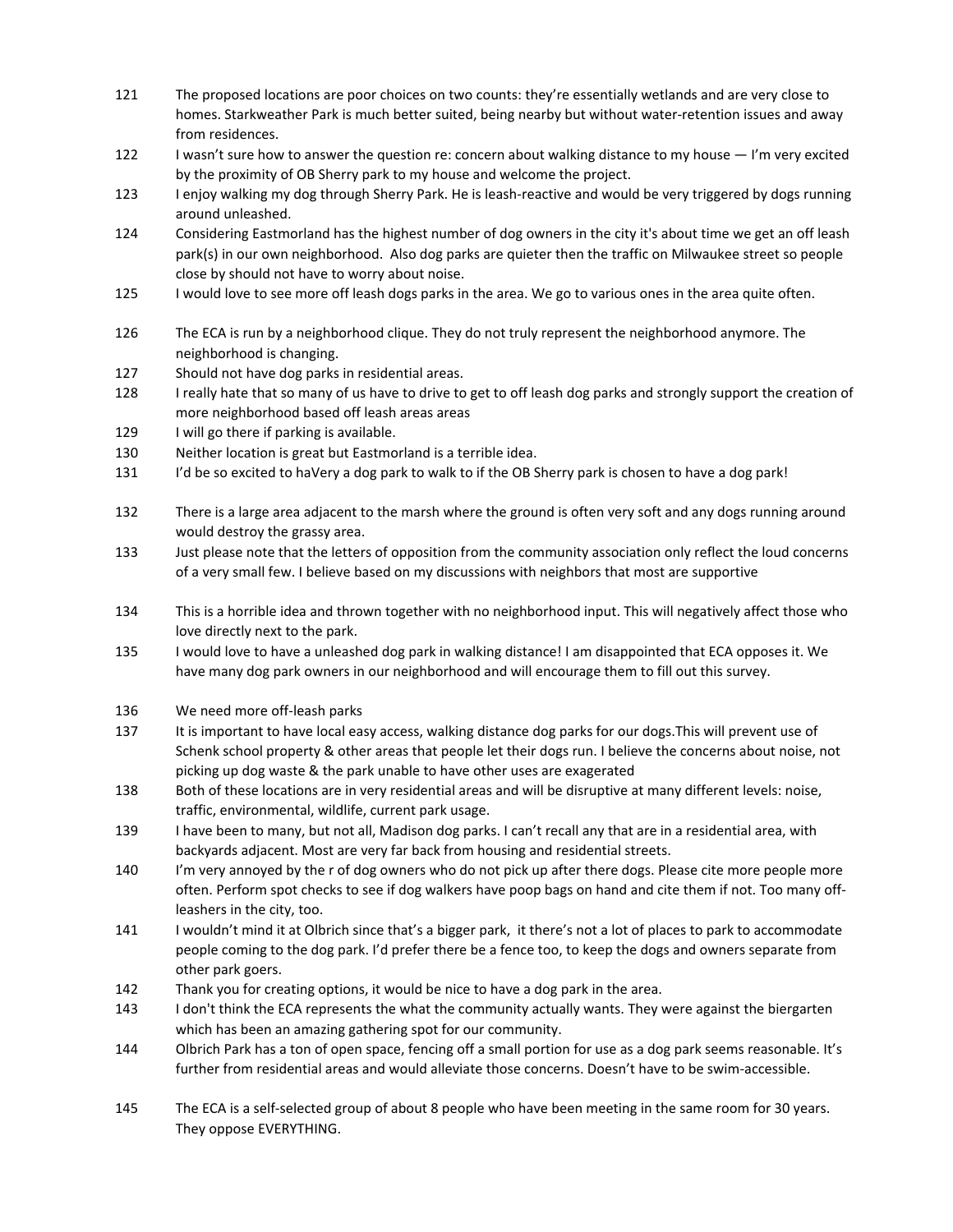- 146 In 18 months of walking my dog though OB Sherry I've seen the green space in use about 7‐8 times. I take my dog to Yahara Heights for off leash play. None of the concerns the ECA raises strike me as either valid or significant. A dog park would be highly used and an asset to the neighborhood.
- 147 Please listen to the people who live in Eastmorland. I think the people in Eastmorland do not feel listened to when Amazon wakes us each morning and gives no break on Sunday morning.
- 148 Too little space in "neighborhood" parks to accommodate 2 acres. Let the 2020 change in leash dog activity take hold before deciding on new locations. 10‐day review of OB Sherry, I did in May, showed the park is being used for dog walking. More pathways = contentment for people and pets.
- 149 Dog owners already have many off-leash city and county options. Plus can now walk leashed dogs in most city parks (please note dog waste all over Olbrich Park.
- 150 East Moreland, my neighborhood is against change & does not ask for opinions. OB sherrys is used often for walking dogs. I do not see an impact to the neighborhood & I live 2 blocks away. There is a great blue heron & sand hill cranes that nest nearby so that should be evaluated.
- 151 Eastmorland park is an extension of our backyard. Our dog would be going nuts all day long and our kids would lose the green space and direct access to the play structures. The green space also is a marshy mess and the culvert rises high with debris in the field post-rain.
- 152 Eastmorland is small and the area is busy due to Woodmans. Droster has a huge, unused field. Acewood has many access points.
- 153 I live on Ivy Street (outside of the District covered by OB Sherry Park) and I am most concerned with the affect on wildlife that an off‐leash dog park will have.
- 154 Will either location be ADA compliant? It does seem like there would be a greater burden on disabled users as there would not be handicapped parking spots
- 155 OB Sherry has plenty of space along the northwestern section of the park. its farther from exposed homes and always devoid of dogless humans.
- 156 These dog parks would be a welcome addition to the area.
- 157 I don't have a dog myself but I do use the parks and I care about my neighbors with dogs. I think it's a nice amenity, especially during a pandemic, to have a spot nearby for dogs to run around. I'm for whatever location has more support.
- 158 "More dog owners" is not a valid reason for favoring this group above other users. Theres also a lot more DOGLESS people too! And MUCH more demand for natural green space/trails/bird and wildlife habitat/quiet contemplative space. What about us?
- 159 I'm 63 and have been bitten by "family" dogs 3 times in my life. Very badly at age 7. Too many owners do not adequately train their dogs for the safety of others. Increasing dog traffic in the neighborhood concerns me for safety reasons.
- 160 I feel strongly that the 2 proposed parks are ill equipped to handle increased traffic, parking, and dogs. Parking in Dawes St is already a shitshow as multiple homes have MANY cars. There has got to be a better option for a dogpark.
- 161 waste of money
- 162 It's shocking to me looking at the survey of dog ownership that there isn't yet a park closer to the near east side. This is the densest dog ownership area, yet no convenient park without driving? Seems like one of these is a must.
- 163 We would love to have a dog park in the neighborhood!!!
- 164 Please extend the area of the Eastmorland by removing the backstop and playground equipment as there is already playground equipment east of the storm water culvert.
- 165 If there needs to be another dog park on the eastside, it shouldn't be next to homes. I'm also concerned about potential contamination of nearby waters from dog waste.
- 166 I walk my dog through both of these parks multiple times a week. The open space in Eastmorland park seems particularly unused. Given the proximity to Woodmans it seems that there is a lot of parking availability and the use of that parking would not disturb the neighbors.